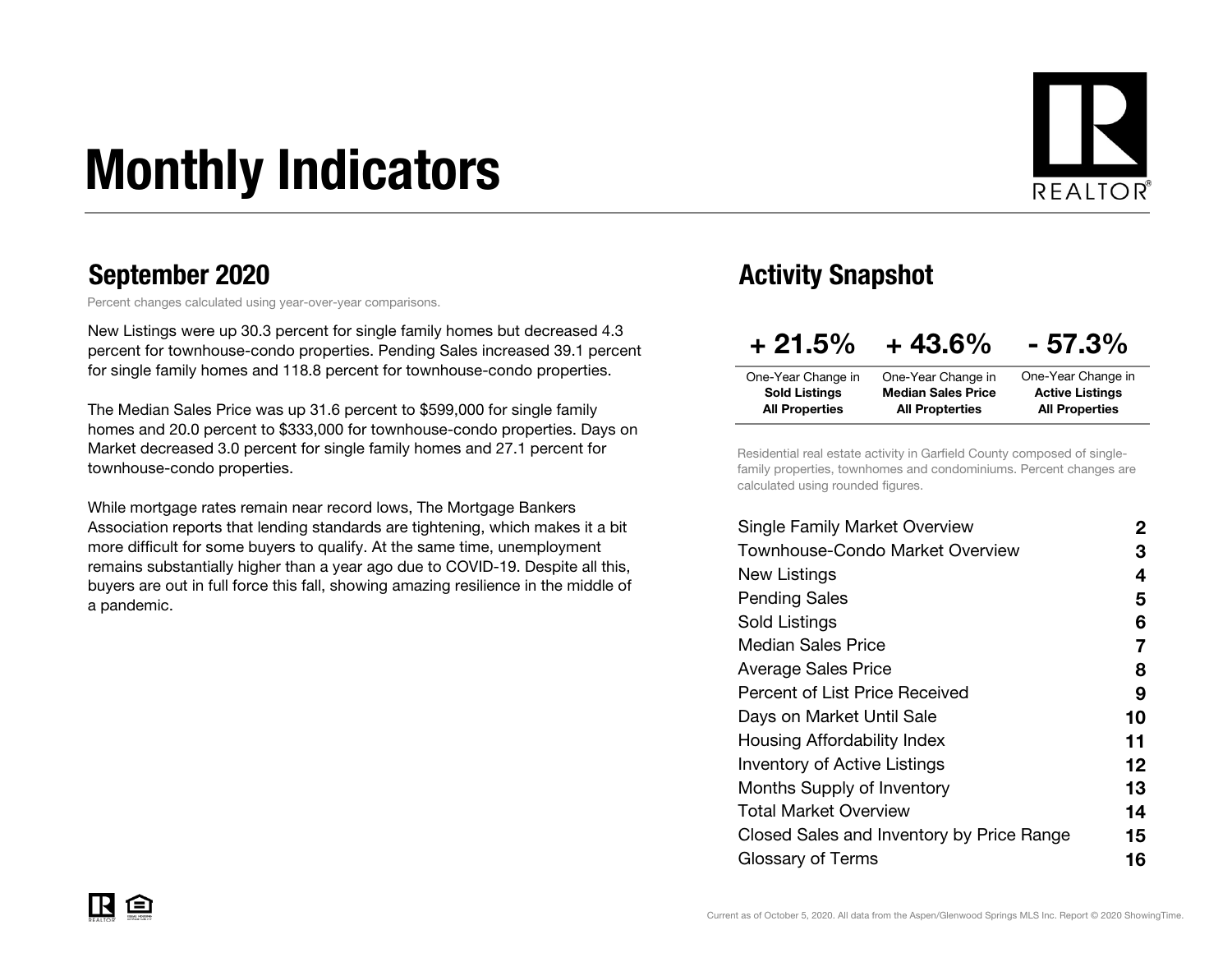### Single Family Market Overview

Key metrics by report month and for year-to-date (YTD) starting from the first of the year.



| <b>Key Metrics</b>                 | <b>Historical Sparkbars</b>                                    | 9-2019    | 9-2020    | Percent Change | <b>YTD 2019</b> | <b>YTD 2020</b> | Percent Change |
|------------------------------------|----------------------------------------------------------------|-----------|-----------|----------------|-----------------|-----------------|----------------|
| <b>New Listings</b>                | 10-2018<br>2-2019<br>6-2019<br>10-2019<br>2-2020<br>6-2020     | 66        | 86        | $+30.3%$       | 908             | 851             | $-6.3%$        |
| <b>Pending Sales</b>               | 10-2018<br>2-2019<br>6-2019<br>10-2019<br>$2 - 2020$<br>6-2020 | 69        | 96        | $+39.1%$       | 657             | 772             | $+17.5%$       |
| <b>Sold Listings</b>               | 10-2018<br>2-2019<br>2-2020<br>6-2019<br>10-2019<br>6-2020     | 71        | 93        | $+31.0%$       | 603             | 688             | $+14.1%$       |
| <b>Median Sales Price</b>          | 2-2019<br>10-2018<br>6-2019<br>2-2020<br>10-2019               | \$455,000 | \$599,000 | $+31.6%$       | \$430,000       | \$503,500       | $+17.1%$       |
| <b>Avg. Sales Price</b>            | 10-2018<br>2-2019<br>6-2019<br>10-2019<br>2-2020               | \$559,492 | \$780,507 | $+39.5%$       | \$534,217       | \$638,989       | $+19.6%$       |
| <b>Pct. of List Price Received</b> | 2-2019<br>10-2018<br>6-2019<br>10-2019<br>2-2020               | 96.8%     | 97.6%     | $+0.8%$        | 97.6%           | 97.8%           | $+0.2%$        |
| <b>Days on Market</b>              | 10-2018<br>6-2019<br>10-2019<br>2-2019<br>2-2020<br>6-2020     | 67        | 65        | $-3.0%$        | 77              | 75              | $-2.6%$        |
| <b>Affordability Index</b>         | 10-2018<br>2-2019<br>6-2019<br>10-2019<br>2-2020<br>6-2020     | 81        | 66        | $-18.5%$       | 86              | 79              | $-8.1%$        |
| <b>Active Listings</b>             | 10-2018<br>10-2019<br>2-2020<br>6-2020<br>2-2019<br>6-2019     | 382       | 161       | $-57.9%$       |                 |                 |                |
| <b>Months Supply</b>               | 10-2018<br>2-2019<br>2-2020<br>6-2020<br>6-2019<br>10-2019     | 5.8       | 2.1       | $-63.8%$       |                 |                 |                |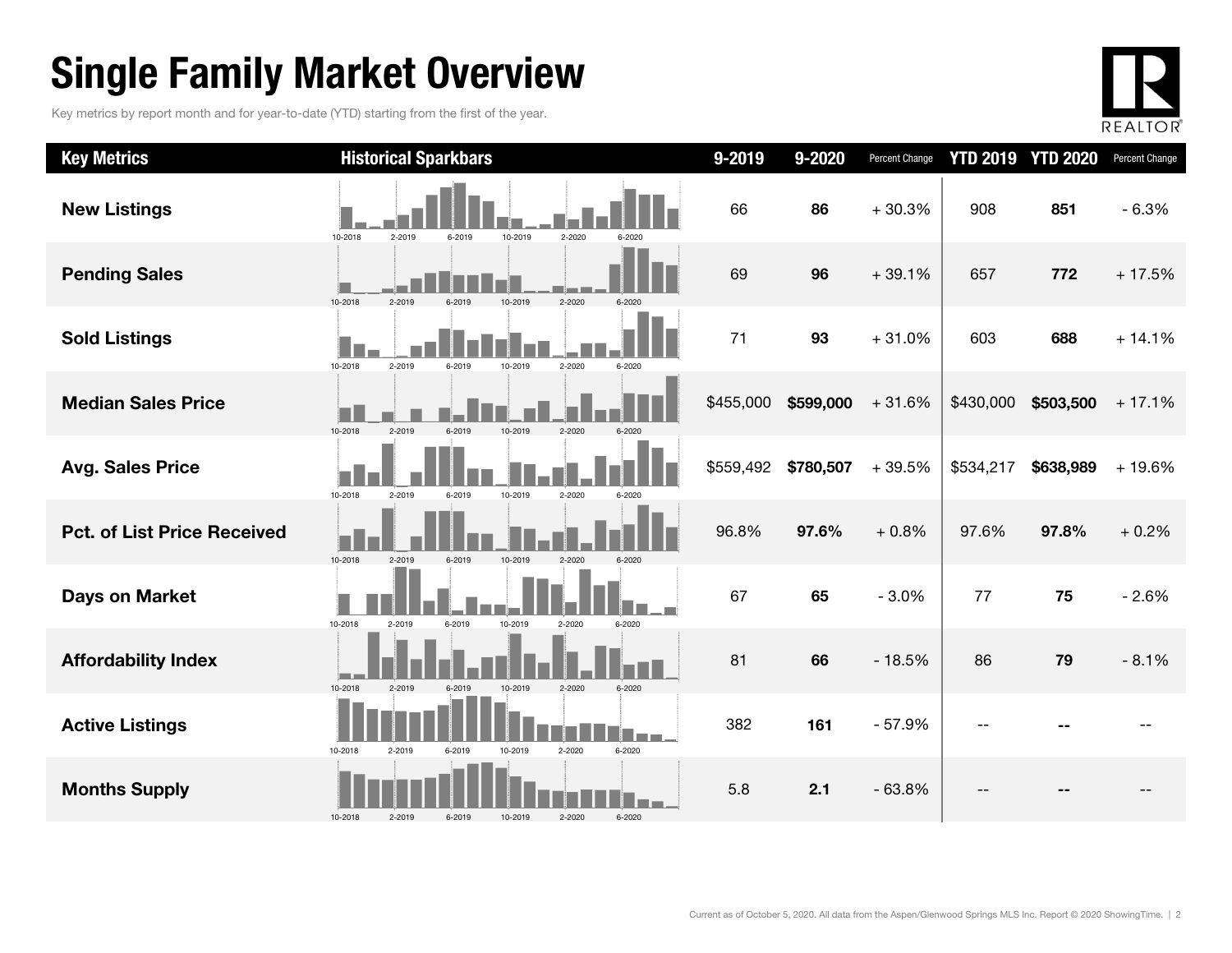### Townhouse-Condo Market Overview

Key metrics by report month and for year-to-date (YTD) starting from the first of the year.



| <b>Key Metrics</b>                 | <b>Historical Sparkbars</b>                                    | 9-2019    | 9-2020    | Percent Change |           | <b>YTD 2019 YTD 2020</b> | Percent Change |
|------------------------------------|----------------------------------------------------------------|-----------|-----------|----------------|-----------|--------------------------|----------------|
| <b>New Listings</b>                | 10-2018<br>2-2019<br>6-2019<br>10-2019<br>2-2020<br>6-2020     | 23        | 22        | $-4.3%$        | 371       | 298                      | $-19.7%$       |
| <b>Pending Sales</b>               | 2-2020<br>10-2018                                              | 16        | 35        | $+118.8%$      | 287       | 277                      | $-3.5%$        |
| <b>Sold Listings</b>               | 10-2018<br>$2 - 2020$<br>2-2019<br>6-2019<br>10-2019<br>6-2020 | 36        | 37        | $+2.8%$        | 280       | 236                      | $-15.7%$       |
| <b>Median Sales Price</b>          | 10-2018<br>2-2019<br>6-2019<br>10-2019<br>2-2020<br>6-2020     | \$277,500 | \$333,000 | $+20.0%$       | \$310,000 | \$316,000                | $+1.9%$        |
| <b>Avg. Sales Price</b>            | 10-2018<br>2-2019<br>6-2019<br>10-2019<br>2-2020<br>6-2020     | \$316,014 | \$394,840 | $+24.9%$       | \$345,065 | \$370,140                | $+7.3%$        |
| <b>Pct. of List Price Received</b> | 10-2018<br>2-2019<br>6-2019<br>10-2019<br>$2 - 2020$           | 98.8%     | 98.8%     | 0.0%           | 98.7%     | 98.7%                    | 0.0%           |
| <b>Days on Market</b>              | 10-2018<br>2-2019<br>6-2019<br>10-2019<br>2-2020<br>6-2020     | 59        | 43        | $-27.1%$       | 67        | 63                       | $-6.0%$        |
| <b>Affordability Index</b>         | 10-2018<br>2-2019<br>6-2019<br>10-2019<br>$2 - 2020$<br>6-2020 | 134       | 119       | $-11.2%$       | 120       | 126                      | $+5.0%$        |
| <b>Active Listings</b>             | 10-2018<br>2-2019<br>6-2019<br>10-2019<br>2-2020<br>6-2020     | 110       | 49        | $-55.5%$       | $-$       |                          |                |
| <b>Months Supply</b>               | 10-2018<br>2-2020<br>6-2020<br>2-2019<br>10-2019<br>6-2019     | 3.7       | 1.9       | $-48.6%$       | --        |                          |                |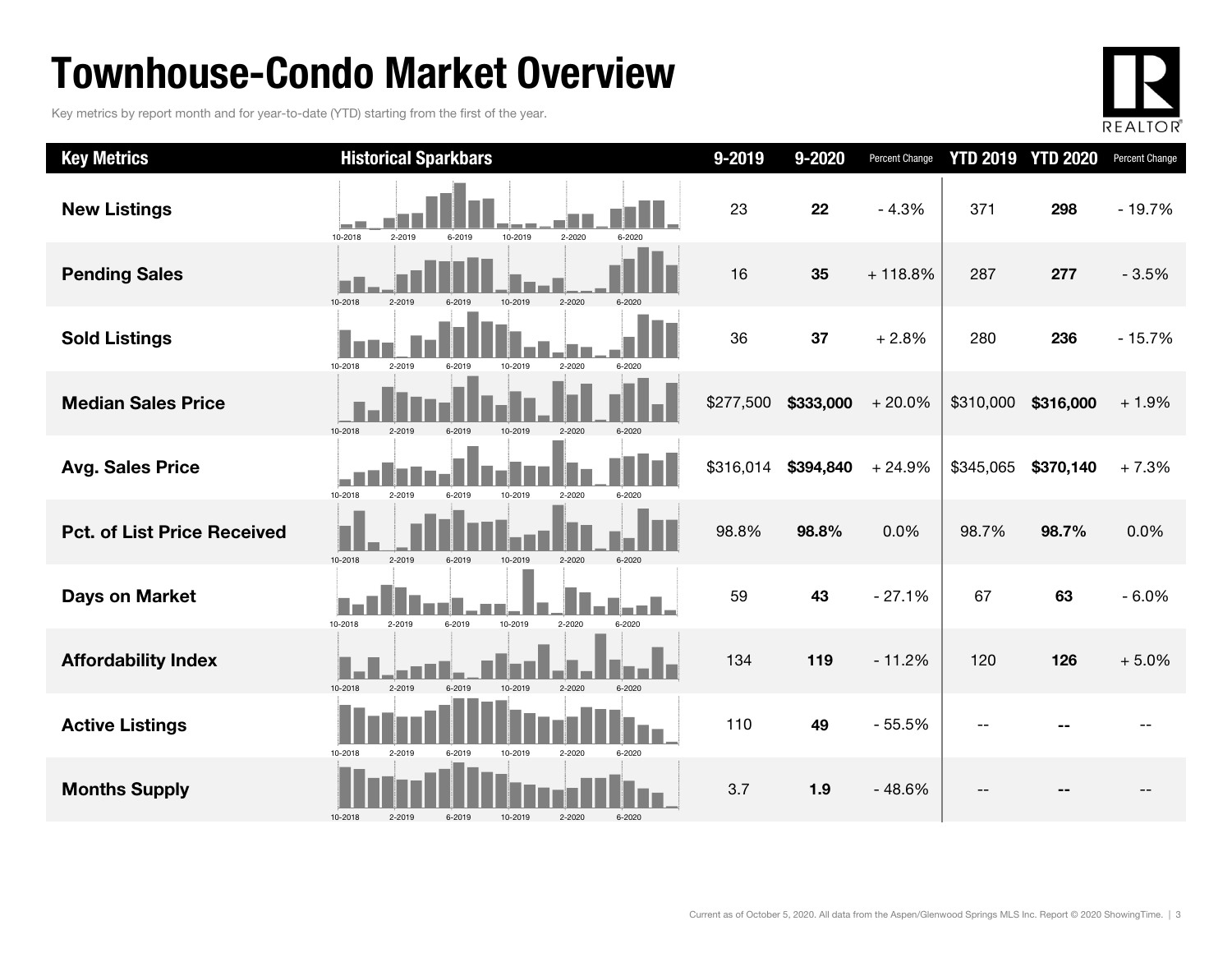### New Listings







Year to Date

| <b>New Listings</b> | Single<br>Family | <b>Percent Change</b><br>from Previous<br>Year | Townhouse-<br>Condo | <b>Percent Change</b><br>from Previous<br>Year |
|---------------------|------------------|------------------------------------------------|---------------------|------------------------------------------------|
| Oct-2019            | 62               | $-31.1\%$                                      | 22                  | $0.0\%$                                        |
| Nov-2019            | 43               | $-18.9%$                                       | 23                  | $-8.0\%$                                       |
| Dec-2019            | 48               | $+11.6%$                                       | 20                  | $+25.0%$                                       |
| Jan-2020            | 73               | $+23.7%$                                       | 26                  | $-7.1\%$                                       |
| Feb-2020            | 60               | $-15.5%$                                       | 32                  | $0.0\%$                                        |
| Mar-2020            | 89               | $+2.3%$                                        | 32                  | -3.0%                                          |
| Apr-2020            | 67               | $-43.7%$                                       | 20                  | $-59.2%$                                       |
| May-2020            | 103              | $-24.8%$                                       | 37                  | $-28.8%$                                       |
| Jun-2020            | 133              | $-10.1%$                                       | 39                  | $-37.1%$                                       |
| Jul-2020            | 120              | $+2.6\%$                                       | 45                  | $0.0\%$                                        |
| Aug-2020            | 120              | $+15.4%$                                       | 45                  | -4.3%                                          |
| Sep-2020            | 86               | +30.3%                                         | 22                  | $-4.3%$                                        |

#### Historical New Listings by Month

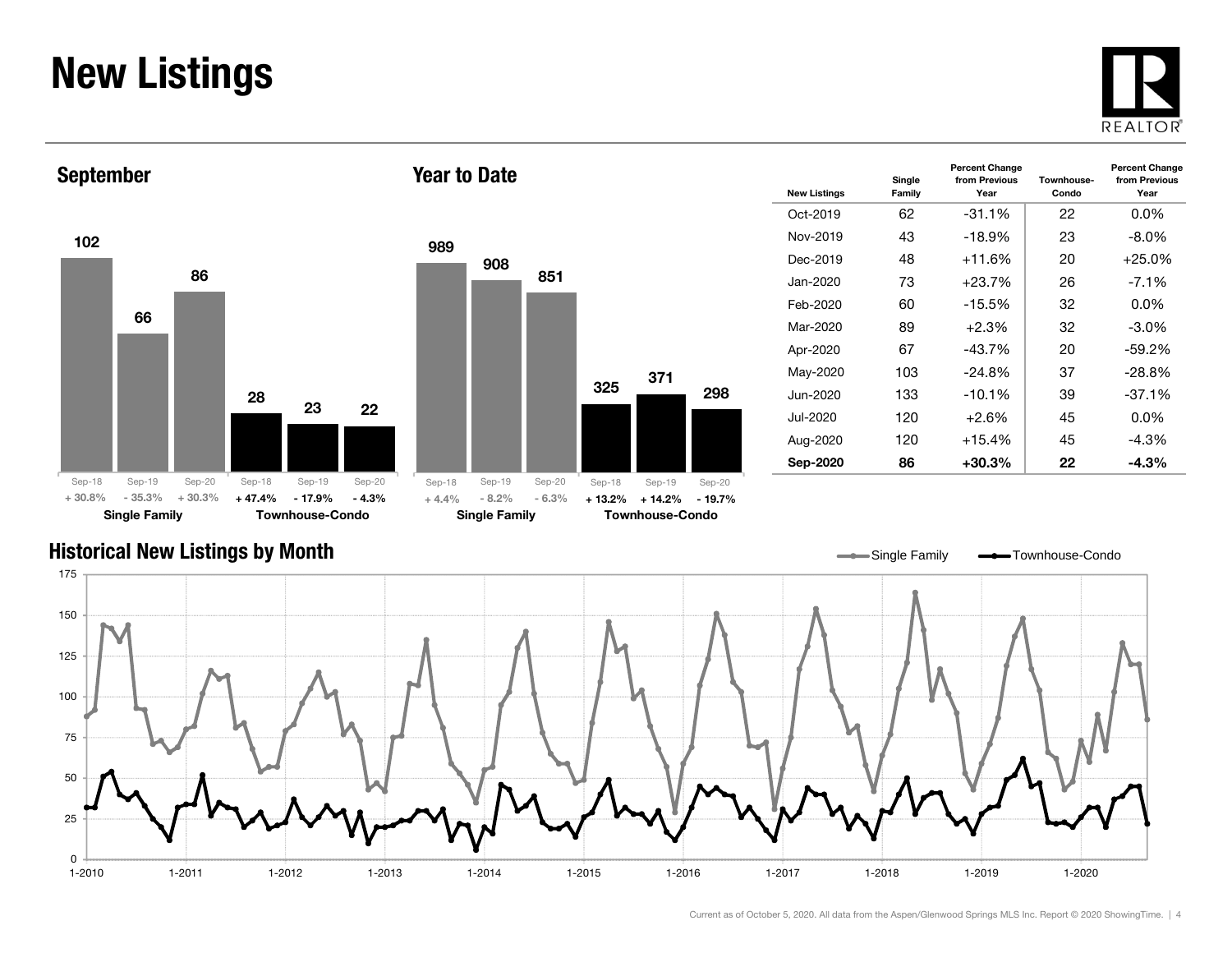### Pending Sales







| <b>Pending Sales</b> | Single<br>Family | <b>Percent Change</b><br>from Previous<br>Year | Townhouse-<br>Condo | <b>Percent Change</b><br>from Previous<br>Year |
|----------------------|------------------|------------------------------------------------|---------------------|------------------------------------------------|
| Oct-2019             | 77               | $+20.3%$                                       | 28                  | $+21.7%$                                       |
| Nov-2019             | 49               | $+25.6%$                                       | 22                  | $-15.4%$                                       |
| Dec-2019             | 49               | $+16.7%$                                       | 19                  | $+5.6%$                                        |
| Jan-2020             | 58               | $+9.4%$                                        | 25                  | $+56.3%$                                       |
| Feb-2020             | 54               | $-8.5%$                                        | 15                  | $-46.4%$                                       |
| Mar-2020             | 56               | $-22.2\%$                                      | 15                  | $-51.6%$                                       |
| Apr-2020             | 52               | -36.6%                                         | 17                  | $-56.4%$                                       |
| May-2020             | 98               | $+15.3%$                                       | 35                  | -7.9%                                          |
| Jun-2020             | 129              | $+65.4%$                                       | 40                  | $+5.3%$                                        |
| Jul-2020             | 127              | $+62.8%$                                       | 49                  | $+19.5%$                                       |
| Aug-2020             | 102              | $+25.9%$                                       | 46                  | $+15.0%$                                       |
| Sep-2020             | 96               | +39.1%                                         | 35                  | +118.8%                                        |

Single Family **-**Townhouse-Condo

#### Historical Pending Sales by Month

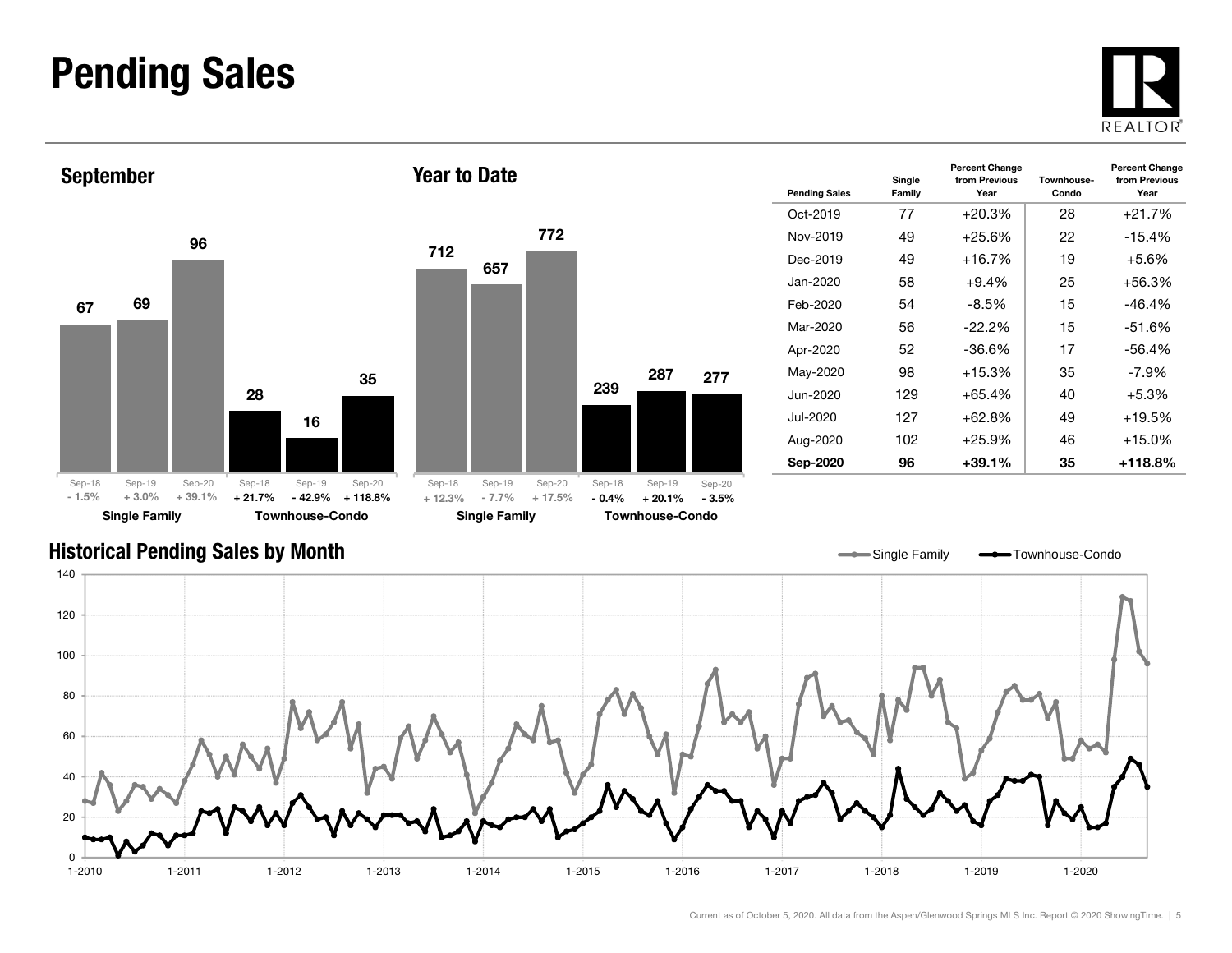### Sold Listings





| <b>Sold Listings</b> | Single<br>Family | <b>Percent Change</b><br>from Previous<br>Year | Townhouse-<br>Condo | <b>Percent Change</b><br>from Previous<br>Year |
|----------------------|------------------|------------------------------------------------|---------------------|------------------------------------------------|
| $Oct-2019$           | 84               | $+9.1%$                                        | 31                  | $-3.1\%$                                       |
| Nov-2019             | 62               | $0.0\%$                                        | 20                  | $-16.7%$                                       |
| Dec-2019             | 68               | $+36.0%$                                       | 24                  | $-4.0\%$                                       |
| Jan-2020.            | 39               | $+11.4%$                                       | 16                  | $-30.4\%$                                      |
| Feb-2020             | 45               | $+18.4%$<br>22                                 |                     | +69.2%                                         |
| Mar-2020             | 63               | $+8.6\%$<br>20                                 |                     | $-28.6\%$                                      |
| Apr-2020             | 64               | $-3.0\%$                                       | 14                  | $-44.0\%$                                      |
| May-2020             | 49               | $-47.3%$                                       | 18                  | $-52.6%$                                       |
| Jun-2020             | 91               | $+1.1\%$                                       | 27                  | $-20.6\%$                                      |
| Jul-2020             | 127              | $+81.4%$                                       | 43                  | $-4.4%$                                        |
| Aug-2020             | 117              | $+42.7%$                                       | 39                  | $+2.6%$                                        |
| Sep-2020             | 93               | $+31.0\%$                                      | 37                  | $+2.8%$                                        |

#### Historical Sold Listings by Month



236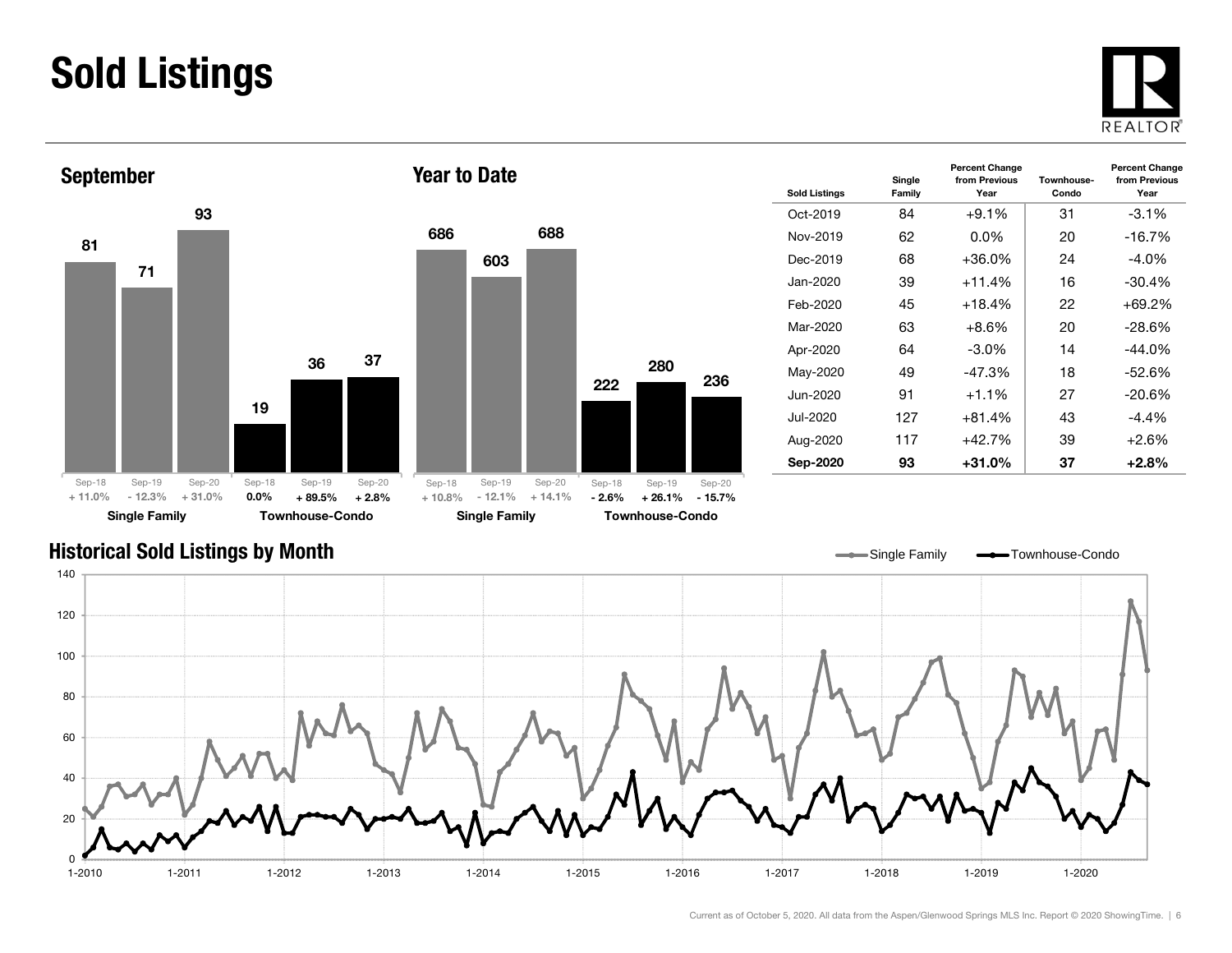### Median Sales Price





| <b>Median Sales</b><br>Price | Single<br>Family | <b>Percent Change</b><br>from Previous<br>Year | Townhouse-<br>Condo | <b>Percent Change</b><br>from Previous<br>Year |
|------------------------------|------------------|------------------------------------------------|---------------------|------------------------------------------------|
| Oct-2019                     | \$386,500        | $-13.1%$                                       | \$312,000           | $+30.5\%$                                      |
| Nov-2019                     | \$441,500        | $-4.0\%$                                       | \$295,700           | $+3.4%$                                        |
| Dec-2019                     | \$477,500        | $+37.6%$                                       | \$252,000           | -4.9%                                          |
| Jan-2020                     | \$389,900        | -8.3%                                          | \$337,450           | $+4.5%$                                        |
| Feb-2020                     | \$450,000        | $+20.5%$                                       | \$303,500           | $-2.1\%$                                       |
| Mar-2020                     | \$515,000        | $+17.0%$                                       | \$331,000           | $+10.9%$                                       |
| Apr-2020                     | \$434,000        | $+15.0%$                                       | \$241,500           | $-17.6%$                                       |
| May-2020                     | \$440,000        | $-1.1%$                                        | \$304,500           | $+7.4%$                                        |
| . lun-2020                   | \$516,000        | $+26.0%$                                       | \$332,000           | $+2.8\%$                                       |
| Jul-2020                     | \$510,000        | $+3.8\%$                                       | \$345,100           | $-1.4%$                                        |
| Aug-2020                     | \$505,000        | +8.3%                                          | \$280,000           | $-7.3%$                                        |
| Sep-2020                     | \$599,000        | $+31.6\%$                                      | \$333,000           | $+20.0\%$                                      |

Single Family **-**Townhouse-Condo

#### Historical Median Sales Price by Month

\$0 \$100,000 \$200,000 \$300,000 \$400,000 \$500,000 \$600,000 1-2010 1-2011 1-2012 1-2013 1-2014 1-2015 1-2016 1-2017 1-2018 1-2019 1-20201-2020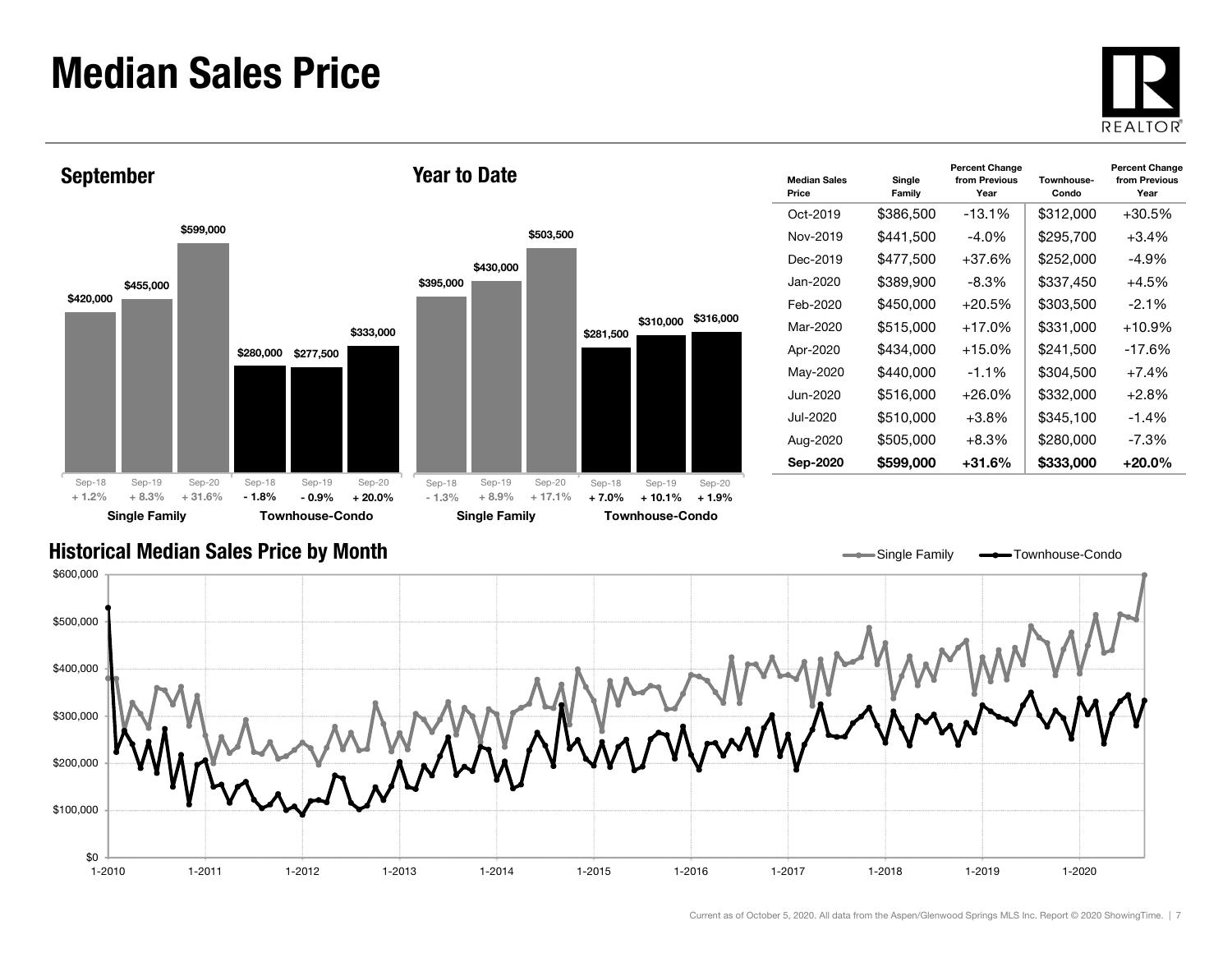### Average Sales Price





| Avg. Sales Price | Single<br>Family | <b>Percent Change</b><br>from Previous<br>Year | Townhouse-<br>Condo | <b>Percent Change</b><br>from Previous<br>Year |
|------------------|------------------|------------------------------------------------|---------------------|------------------------------------------------|
| Oct-2019         | \$494,767        | -6.8%                                          | \$354,552           | +29.0%                                         |
| Nov-2019         | \$656,770        | $+27.5%$                                       | \$336,540           | $+9.2\%$                                       |
| Dec-2019         | \$605,346        | $+40.8\%$                                      | \$333,850           | $+5.5\%$                                       |
| Jan-2020         | \$489.674        | $-8.7\%$                                       | \$450.942           | $+28.4%$                                       |
| Feb-2020         | \$602,644        | $+32.6%$                                       | \$349,932           | $+8.4%$                                        |
| Mar-2020         | \$573,270        | $+9.8\%$                                       | \$321,545           | -3.2%                                          |
| Apr-2020         | \$577,254        | $+20.6%$                                       | \$253,000           | -19.5%                                         |
| May-2020         | \$556,610        | $+0.1%$                                        | \$371,728           | +24.2%                                         |
| . lun-2020       | \$635,200        | $+26.5\%$                                      | \$379,491           | $+3.0\%$                                       |
| Jul-2020         | \$648,089        | $+20.0%$                                       | \$392,109           | $-7.7\%$                                       |
| Aug-2020         | \$687,392        | $+13.2%$                                       | \$360,497           | $+7.2%$                                        |
| Sep-2020         | \$780,507        | +39.5%                                         | \$394,840           | +24.9%                                         |

Single Family **-**Townhouse-Condo

#### Historical Average Sales Price by Month

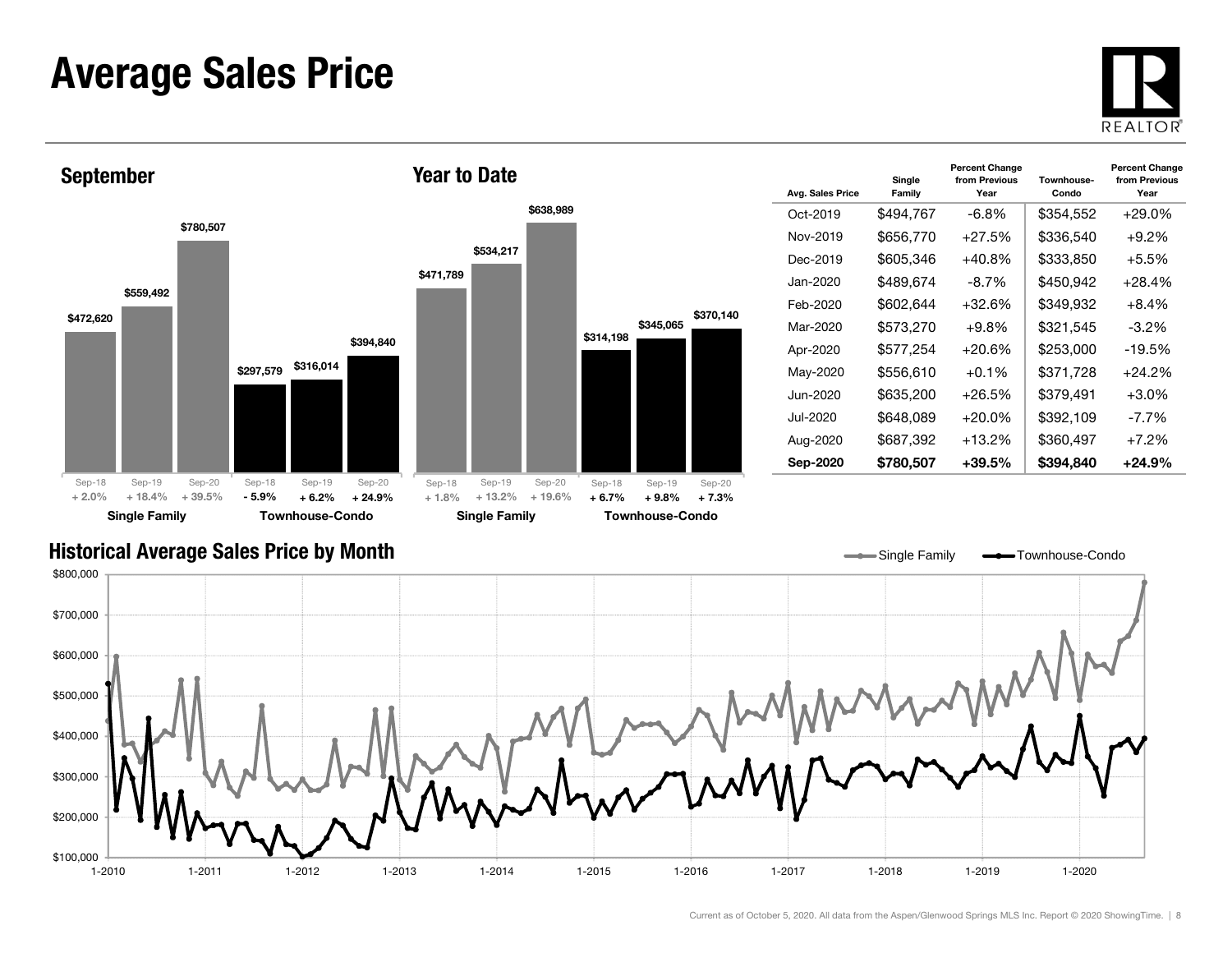### Percent of List Price Received





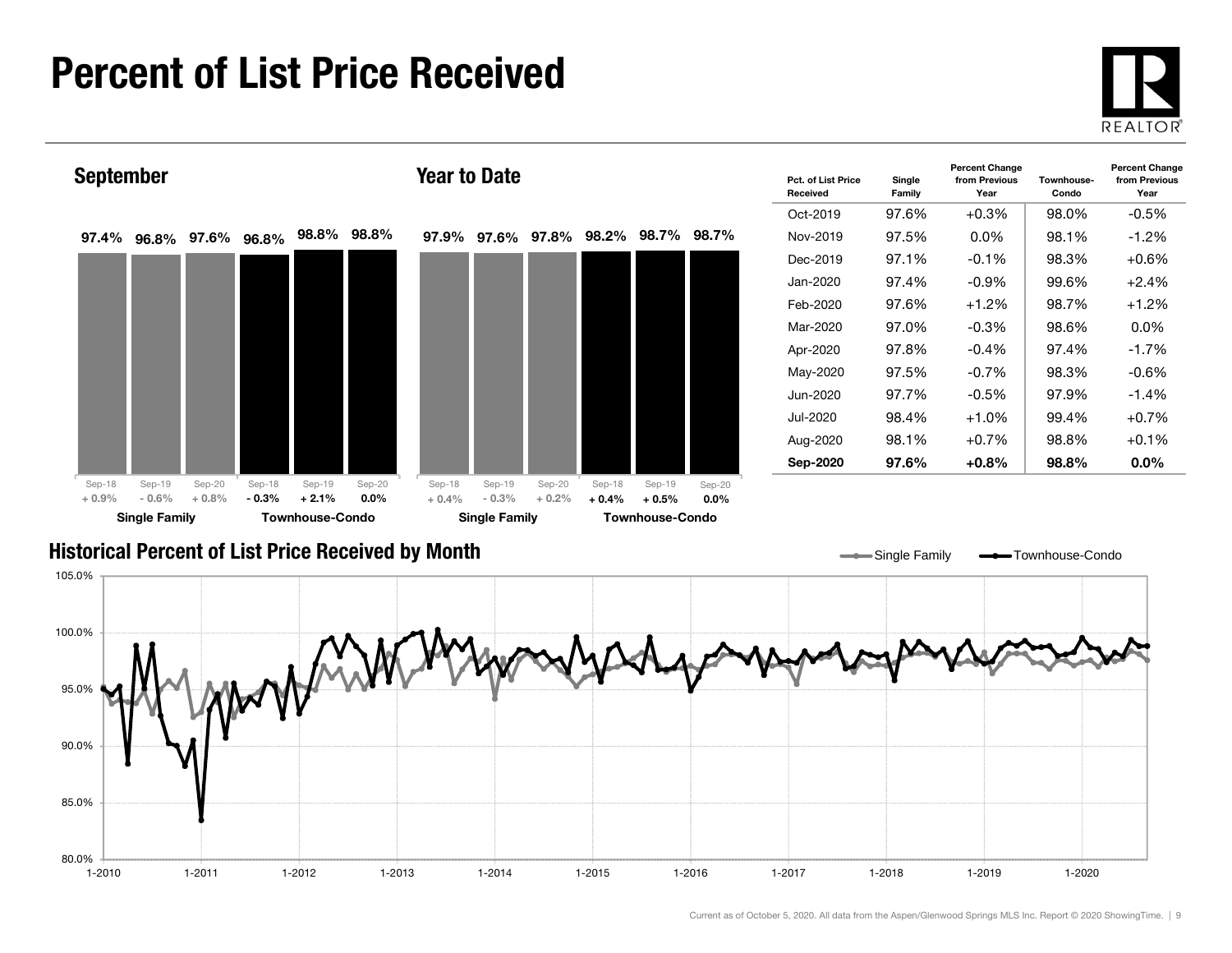### Days on Market Until Sale





#### Historical Days on Market Until Sale by Month

Single Family - Townhouse-Condo

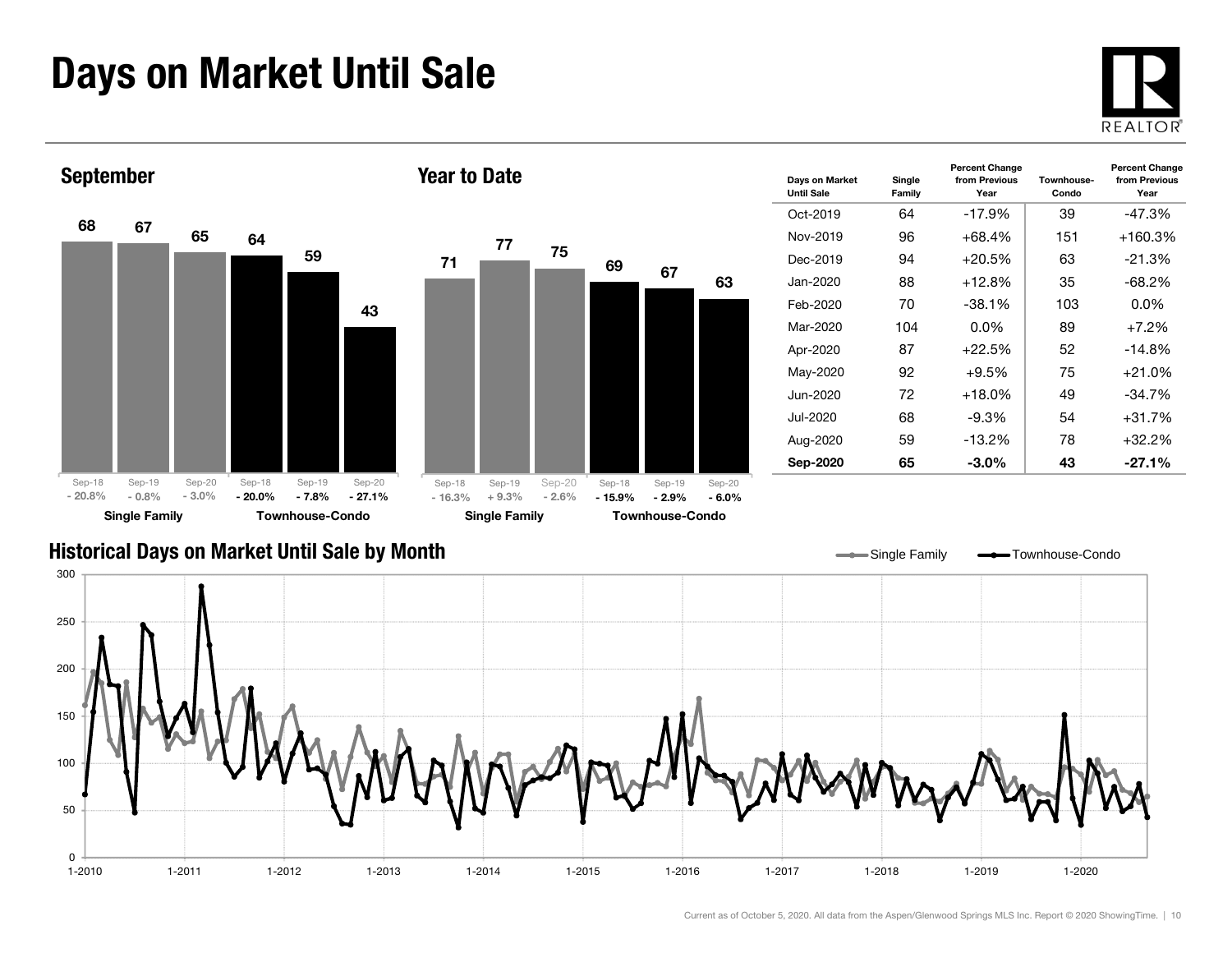## Housing Affordability Index



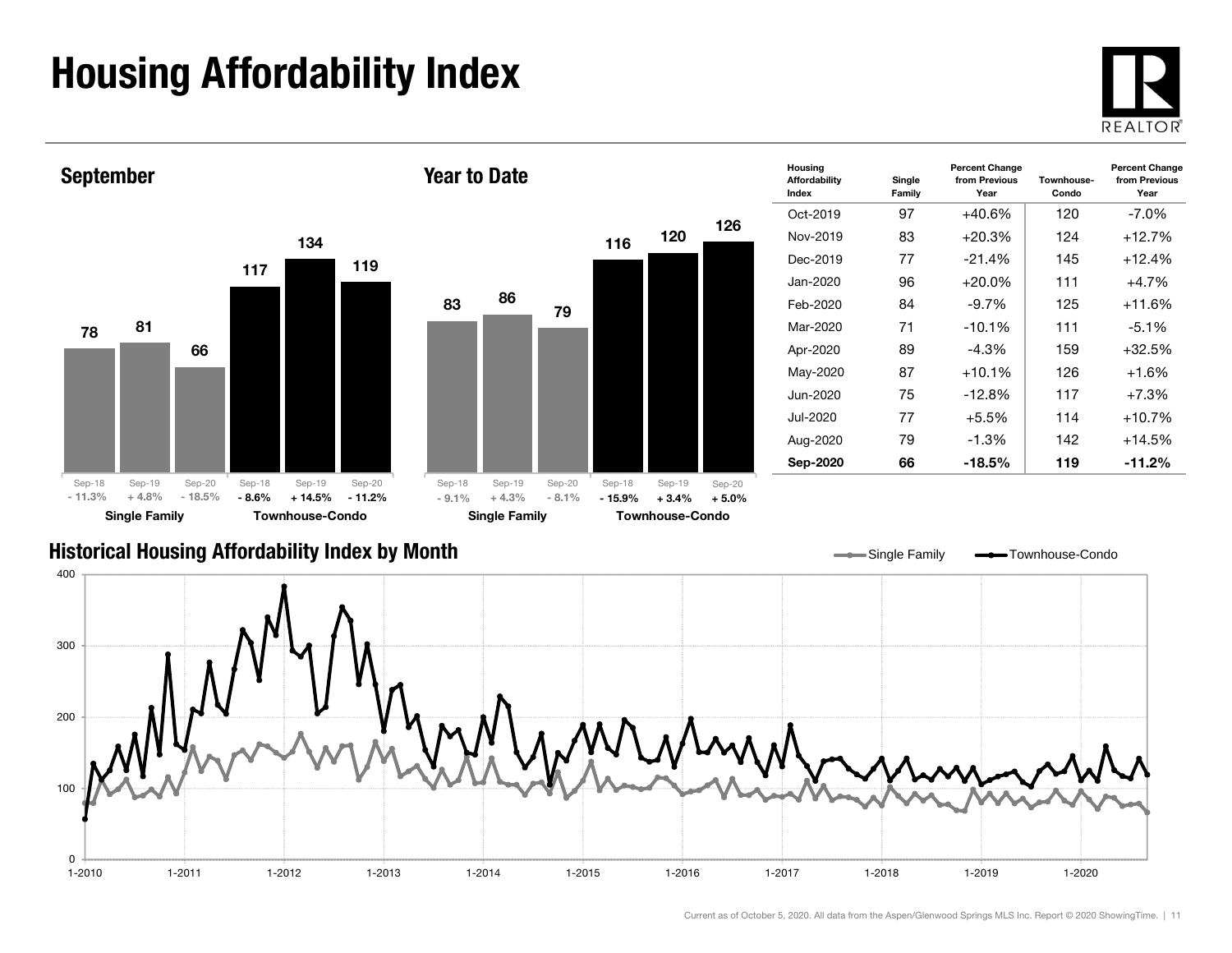### Inventory of Active Listings





#### Historical Inventory of Active Listings by Month

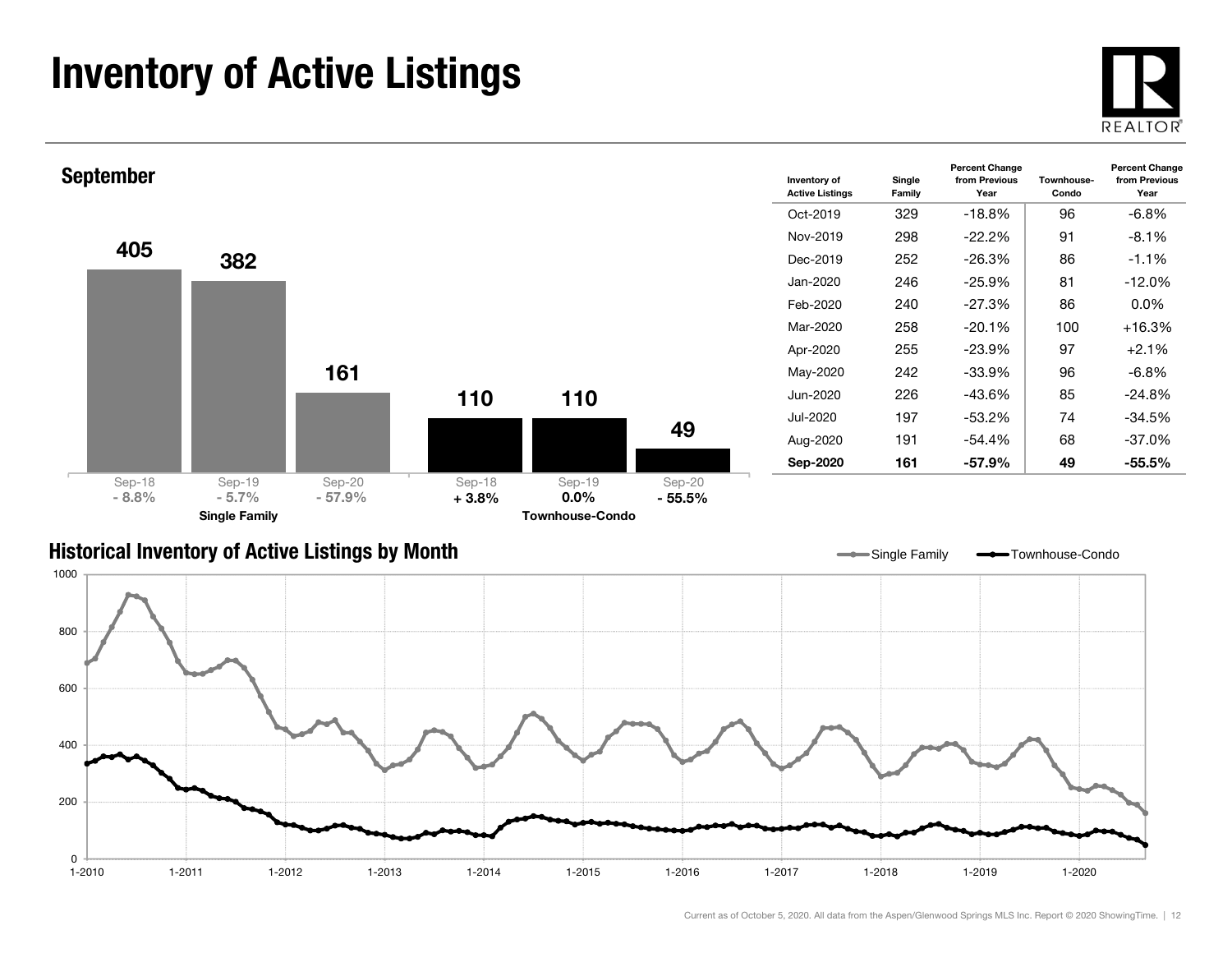### Months Supply of Inventory





#### Historical Months Supply of Inventory by Month



Single Family **-**Townhouse-Condo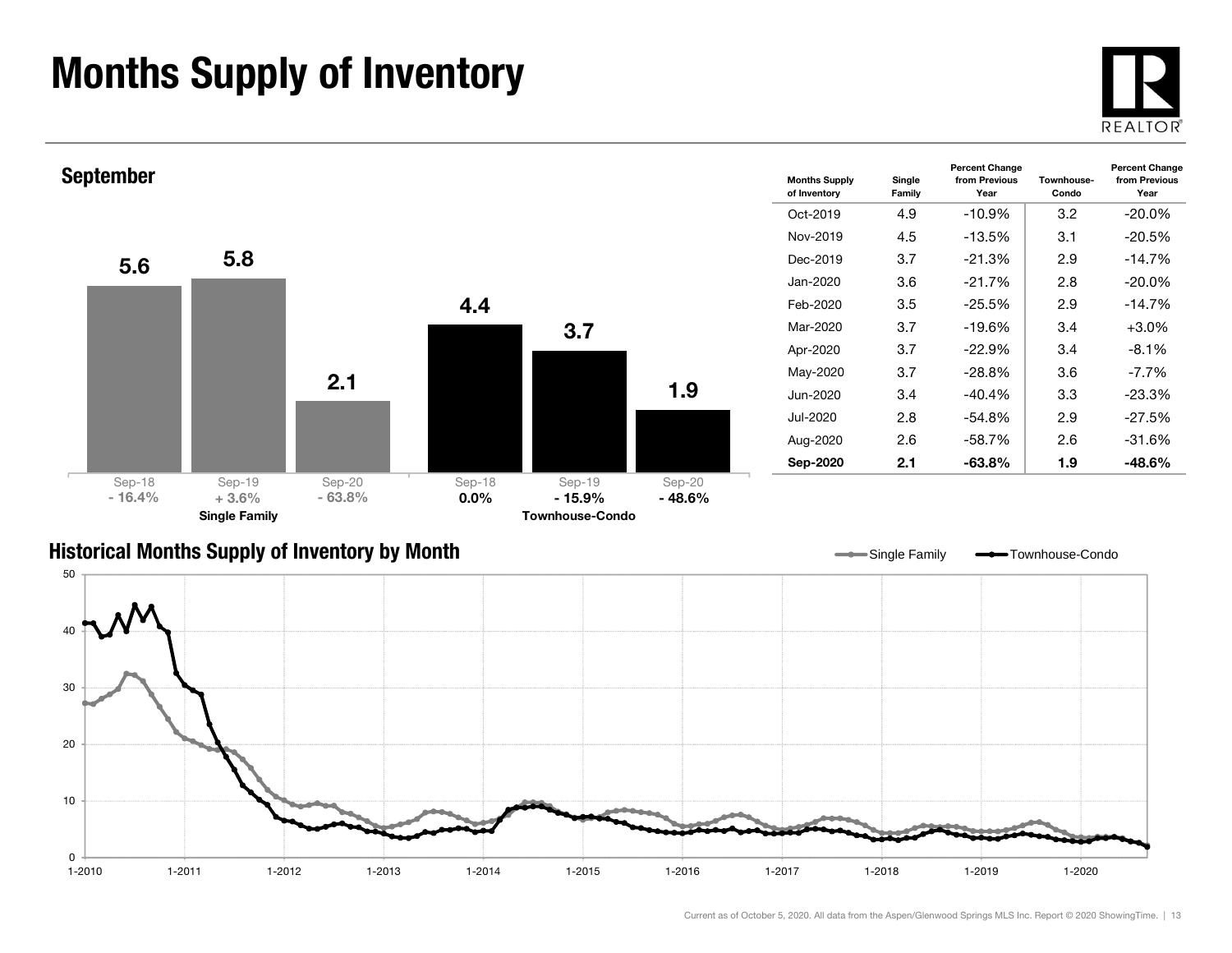### Total Market Overview

Key metrics by report Month and for year-to-date (YTD) starting from the first of the year.



| <b>Key Metrics</b>                 | <b>Historical Sparkbars</b>                                    | 9-2019    | 9-2020    | Percent Change |           | <b>YTD 2019 YTD 2020</b> | Percent Change |
|------------------------------------|----------------------------------------------------------------|-----------|-----------|----------------|-----------|--------------------------|----------------|
| <b>New Listings</b>                | 10-2018<br>2-2019<br>6-2019<br>10-2019<br>2-2020<br>6-2020     | 89        | 108       | $+21.3%$       | 1,279     | 1,149                    | $-10.2%$       |
| <b>Pending Sales</b>               | 10-2018<br>2-2019<br>$2 - 2020$<br>6-2019<br>10-2019<br>6-2020 | 85        | 131       | $+54.1%$       | 944       | 1,049                    | $+11.1%$       |
| <b>Sold Listings</b>               | 10-2018<br>2-2019<br>2-2020<br>6-2019<br>10-2019<br>6-2020     | 107       | 130       | $+21.5%$       | 883       | 924                      | $+4.6%$        |
| <b>Median Sales Price</b>          | 10-2018<br>2-2020<br>$2 - 2019$<br>6-2019<br>10-2019<br>6-2020 | \$366,600 | \$526,500 | $+43.6%$       | \$375,000 | \$435,000                | $+16.0%$       |
| <b>Avg. Sales Price</b>            | 10-2019<br>2-2019<br>6-2019<br>2-2020<br>10-2018<br>6-2020     | \$477,574 | \$670,740 | $+40.4%$       | \$474,237 | \$570,248                | $+20.2%$       |
| <b>Pct. of List Price Received</b> | 10-2018<br>2-2019<br>6-2019<br>10-2019<br>2-2020               | 97.5%     | 97.9%     | $+0.4%$        | 97.9%     | 98.0%                    | $+0.1%$        |
| <b>Days on Market</b>              | 10-2019<br>10-2018<br>2-2019<br>6-2019<br>2-2020<br>6-2020     | 65        | 58        | $-10.8%$       | 74        | 72                       | $-2.7%$        |
| <b>Affordability Index</b>         | 10-2018<br>$2 - 2020$<br>2-2019<br>10-2019<br>6-2020<br>6-2019 | 101       | 75        | $-25.7%$       | 99        | 91                       | $-8.1%$        |
| <b>Active Listings</b>             | 6-2020<br>10-2018<br>10-2019<br>2-2020<br>2-2019<br>6-2019     | 492       | 210       | $-57.3%$       |           |                          |                |
| <b>Months Supply</b>               | 10-2018<br>2-2019<br>6-2019<br>10-2019<br>2-2020<br>6-2020     | 5.1       | 2.1       | $-58.8%$       |           |                          |                |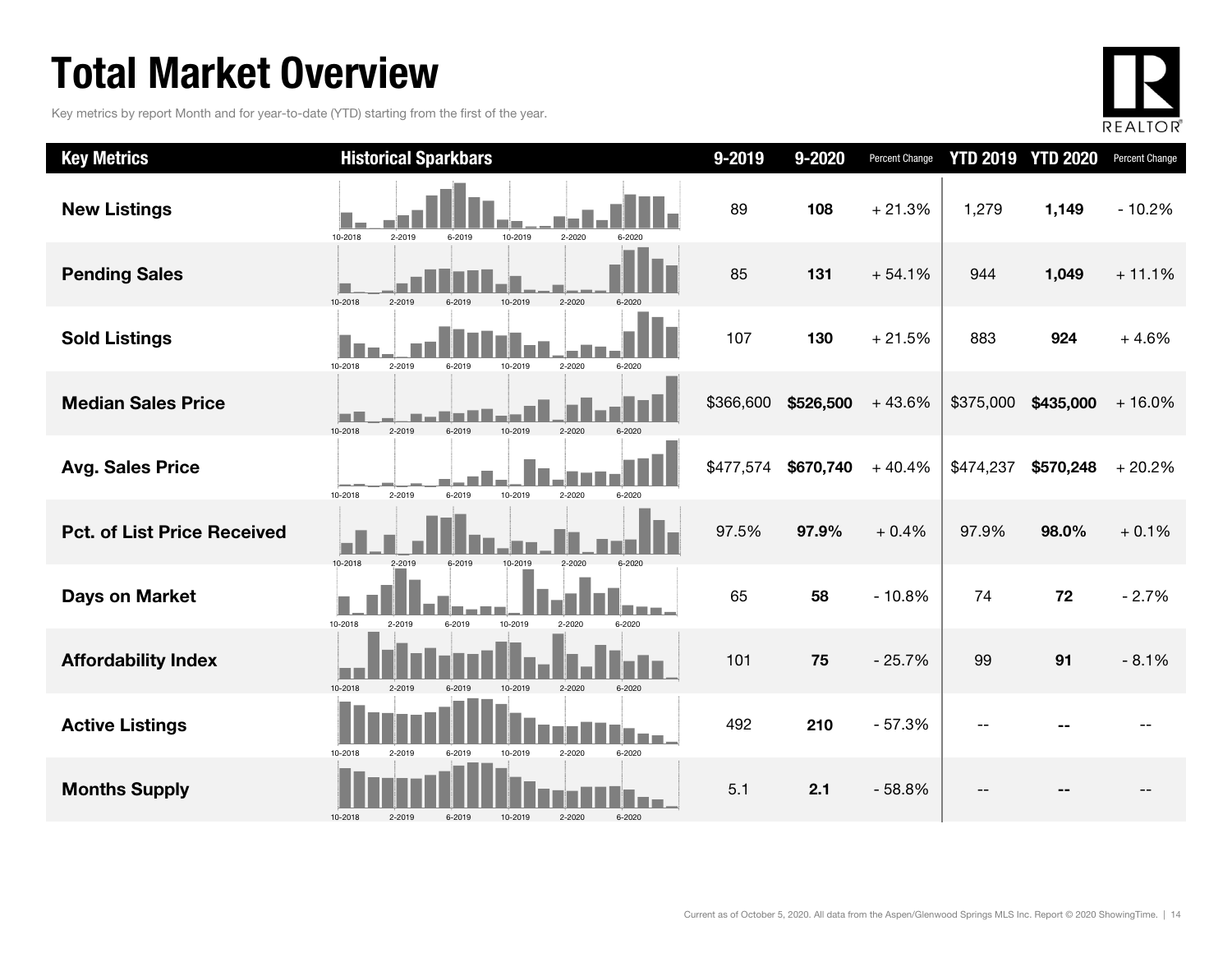

Actual sales that have closed in a given month.



| By Price Range - All Properties - Rolling 12 Months<br>$9 - 2020$<br>$9-2019$ |        |                  |                          |          |                  |                                                       |        |                  |                          |                     | <b>By Property Type</b> |                          |              | ■9-2020<br>$9-2019$    |                 |        |                |          |
|-------------------------------------------------------------------------------|--------|------------------|--------------------------|----------|------------------|-------------------------------------------------------|--------|------------------|--------------------------|---------------------|-------------------------|--------------------------|--------------|------------------------|-----------------|--------|----------------|----------|
| 529<br>378<br>301                                                             | 571    | 220<br>184       | 39                       | 77       | 28<br>15         | 5                                                     | 3<br>4 | 10               | $\Omega$                 | $\overline{2}$<br>0 | 0                       |                          | 792          | 902                    | 361             | 311    | 1,153          | 1,213    |
| $-20.4%$<br>$+7.9%$                                                           |        | $+19.6%$         | + 97.4%                  |          | $+86.7%$         | - 20.0%                                               |        | $+233.3%$        |                          |                     |                         |                          | $+13.9%$     |                        | $-13.9%$        |        | $+5.2%$        |          |
| $<$ \$300K<br>\$300K to \$599K                                                |        | \$600K to \$999K | \$1.0M to \$1.5M         |          | \$1.5M to \$2.0M | \$2.0M to \$2.5M                                      |        | \$2.5M to \$5.0M | \$5.0M to \$10.0M        |                     | $$10.0M+$               |                          | Singe Family |                        | Townhouse-Condo |        | All Properties |          |
|                                                                               |        |                  | <b>Rolling 12 Months</b> |          |                  | <b>Compared to Prior Month</b><br><b>Year to Date</b> |        |                  |                          |                     |                         |                          |              |                        |                 |        |                |          |
|                                                                               |        | Single Family    |                          |          | Condo            |                                                       |        | Single Family    |                          |                     | Condo                   |                          |              | Condo<br>Single Family |                 |        |                |          |
| <b>By Price Range</b>                                                         | 9-2019 | 9-2020           | Change                   | 9-2019   | 9-2020           | Change                                                | 8-2020 | 9-2020           | Change                   | 8-2020              | 9-2020                  | Change                   | 9-2019       | 9-2020                 | Change          | 9-2019 | 9-2020         | Change   |
| \$299,999 and Below                                                           | 191    | 156              | $-18.3%$                 | 187      | 145              | $-22.5%$                                              | 18     | 10               | $-44.4%$                 | 23                  | 17                      | $-26.1%$                 | 141          | 115                    | $-18.4%$        | 133    | 107            | $-19.5%$ |
| \$300,000 to \$599,999                                                        | 382    | 437              | $+14.4%$                 | 147      | 134              | $-8.8%$                                               | 63     | 37               | $-41.3%$                 | 10                  | 15                      | $+50.0%$                 | 293          | 326                    | $+11.3%$        | 125    | 103            | $-17.6%$ |
| \$600,000 to \$999,999                                                        | 163    | 196              | $+20.2%$                 | 21       | 24               | $+14.3%$                                              | 19     | 28               | $+47.4%$                 |                     | 3                       | $-40.0%$                 | 124          | 156                    | $+25.8%$        | 16     | 19             | $+18.8%$ |
| \$1,000,000 to \$1,499,999                                                    | 33     | 69               | $+109.1%$                | 6        | 8                | $+33.3%$                                              |        | 9                | $+12.5%$                 |                     |                         | $+100.0\%$               | 27           | 53                     | $+96.3%$        | 6      |                | $+16.7%$ |
| \$1,500,00 to \$1,999,999                                                     | 15     | 28               | $+86.7%$                 |          |                  | --                                                    |        |                  | $-42.9%$                 |                     |                         | $\sim$ $\sim$            |              | 25                     | $+127.3%$       |        |                |          |
| \$2,000,000 to \$2,499,999                                                    |        | $\overline{4}$   | $-20.0\%$                | $\Omega$ |                  | $- -$                                                 |        | $\overline{2}$   | $\overline{\phantom{m}}$ |                     |                         | $\sim$ $\sim$            |              | 4                      | $0.0\%$         |        |                |          |
| \$2,500,000 to \$4,999,999                                                    |        | 10               | +233.3%                  |          |                  | $\overline{\phantom{a}}$                              |        | 3                | $+200.0\%$               |                     |                         | $- -$                    |              |                        | $+133.3%$       |        |                |          |
| \$5,000,000 to \$9,999,999                                                    |        | 2                | $- -$                    |          |                  | $\overline{\phantom{a}}$                              |        | 0                | $-100.0\%$               |                     |                         | $\sim$ $\sim$            |              |                        | $\sim$ $\sim$   |        |                |          |
| \$10,000,000 and Above                                                        |        | 0                | $- -$                    |          |                  | $\overline{\phantom{a}}$                              |        | 0                | $- -$                    |                     |                         | $\overline{\phantom{m}}$ |              |                        | $\sim$ $\sim$   |        |                |          |
| <b>All Price Ranges</b>                                                       | 792    | 902              | $+13.9%$                 | 361      | 311              | $-13.9%$                                              | 117    | 93               | $-20.5%$                 | 39                  | 37                      | $-5.1%$                  | 603          | 688                    | $+14.1%$        | 280    | 236            | $-15.7%$ |

All Price Ranges 792 902 + 13.9% 361 311 - 13.9% 117 93 - 20.5% 39 37 - 5.1% 603 688 + 14.1% 280 236 - 15.7%

### Inventory of Active Listings

A measure of the number of homes available for sale at a given time.



|                            |        |               |           | Year over Year |            |                          | <b>Compared to Prior Month</b> |               |               |        |            |                          | Year to Date                          |                                       |
|----------------------------|--------|---------------|-----------|----------------|------------|--------------------------|--------------------------------|---------------|---------------|--------|------------|--------------------------|---------------------------------------|---------------------------------------|
|                            |        | Single Family |           |                | Condo      |                          |                                | Single Family |               | Condo  |            |                          | Single Family                         | Condo                                 |
| <b>By Price Range</b>      | 9-2019 | 9-2020        | Change    | 9-2019         | $9 - 2020$ | Change                   | 8-2020                         | 9-2020        | Change        | 8-2020 | $9 - 2020$ | Change                   |                                       |                                       |
| \$299,999 and Below        | 28     | 16            | - 42.9%   | 53             | 19         | - 64.2%                  |                                | 16            | - 5.9%        | 27     | 19         | - 29.6%                  |                                       | There are no year-to-date figures for |
| \$300,000 to \$599,999     | 125    | 48            | $-61.6%$  | 34             | 18         | $-47.1%$                 | 64                             | 48            | $-25.0%$      | 25     | 18         | $-28.0%$                 |                                       | inventory because it is simply a      |
| \$600,000 to \$999,999     | 112    | 41            | $-63.4%$  | 15             | 10         | $-33.3%$                 | 52                             | 41            | $-21.2%$      | 12     | 10         | $-16.7%$                 | snapshot frozen in time at the end of |                                       |
| \$1,000,000 to \$1,499,999 | 46     | 16            | $-65.2%$  | 8              |            | - 87.5%                  | 19                             | 16            | $-15.8%$      | 2      |            | $-50.0\%$                | each month. It does not add up over a |                                       |
| \$1,500,00 to \$1,999,999  | 44     | 19            | $-56.8%$  | 0              |            | $- -$                    | 22                             | 19            | $-13.6%$      |        |            | $-100.0\%$               | period of months.                     |                                       |
| \$2,000,000 to \$2,499,999 | 5      | 6             | $+20.0\%$ | 0              |            | $\overline{\phantom{a}}$ |                                | 6             | $+20.0\%$     |        |            | 0.0%                     |                                       |                                       |
| \$2,500,000 to \$4,999,999 | 18     | 11            | $-38.9%$  | 0              |            | --                       |                                |               | $+22.2%$      | 0      |            | --                       |                                       |                                       |
| \$5,000,000 to \$9,999,999 |        | 3             | $-25.0%$  | 0              |            | $\overline{\phantom{a}}$ |                                | 3             | $0.0\%$       | 0      |            | $\overline{\phantom{m}}$ |                                       |                                       |
| \$10,000,000 and Above     |        |               | $- -$     |                |            | $\overline{\phantom{a}}$ |                                |               | $\sim$ $\sim$ |        |            | $\overline{\phantom{a}}$ |                                       |                                       |
| <b>All Price Ranges</b>    | 382    | 161           | - 57.9%   | 110            | 49         | $-55.5%$                 | 191                            | 161           | $-15.7\%$     | 68     | 49         | - 27.9%                  |                                       |                                       |